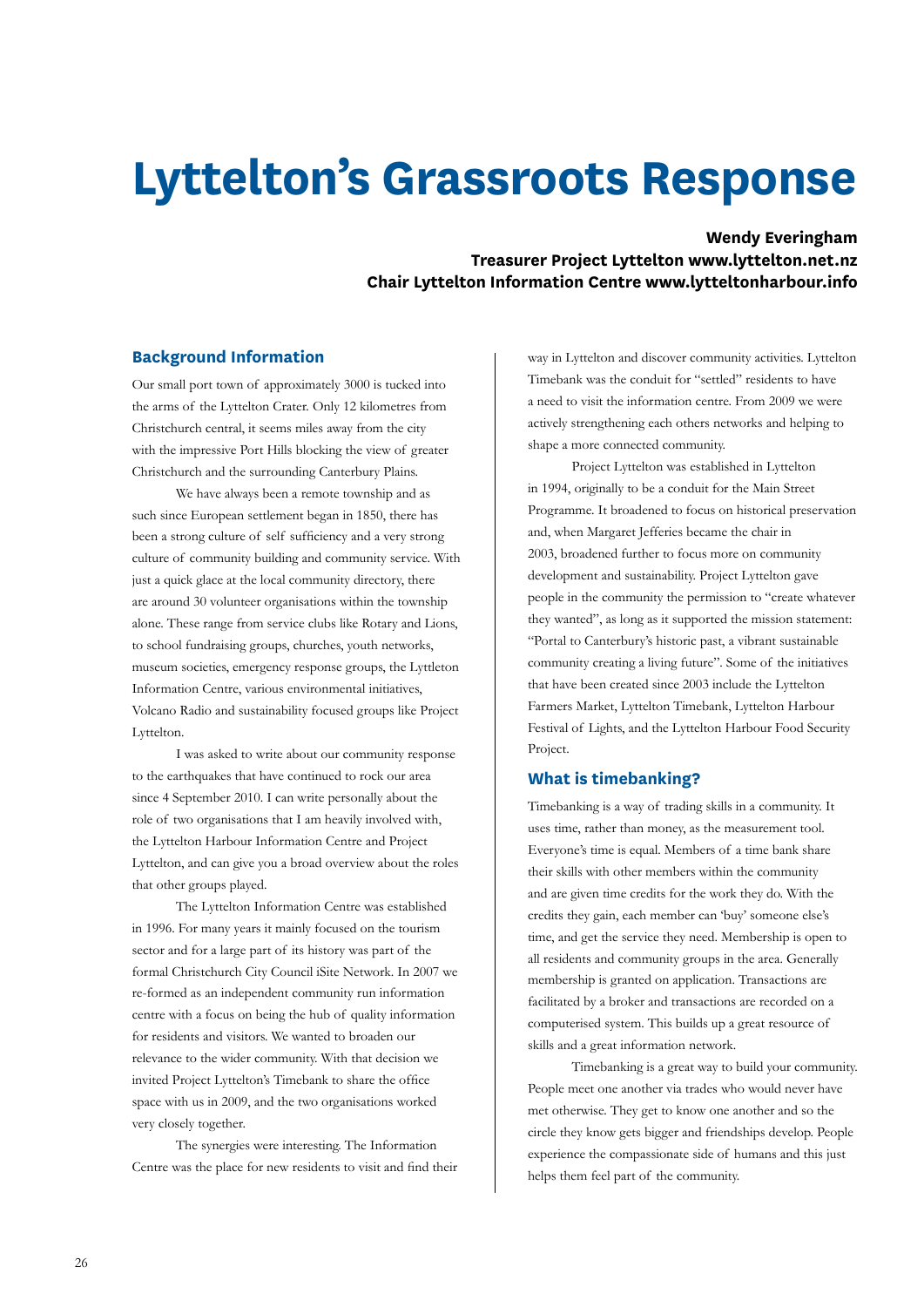A timebank is such a flexible tool. Its use is only limited by the imaginations of the people who trade and the people who co-ordinate it. At the time of the major earthquakes Jules Lee was our co-ordinator. Currently the Lyttelton Timebank has 435 members from the nearby communities.

Some highlights of a timebank that exist in normal times but are significant in times of disaster, include:

- You know the many skills you have available in the community because timebank members list them on the timebank database.
- You have rapid ways of accessing the members information via the extensive database.
- You can send information quickly to large groups of people as the system has a messaging system to contact all members.
- You know who the key people in the community are because the co-ordinator is tasked with linking with all the relevant groups.
- People are already practiced in using such a connecting system – so it kicks in fast.
- There is a strong human element. This builds a sense of community where compassion and love become the norm.
- It allows all people to be involved.
- Above all, it creates hope.

# **Earthquake specific responses**

Several groups in Lyttelton have played a key role in our earthquake responses, and it is interesting to note that different responses have occurred after each major event.

For example, for the 4 September 2010 earthquake the key organisations involved in the community response were:

- Lyttelton Volunteer Fire Brigade
- Lyttelton St John
- Lyttelton Police
- Lyttelton Information Centre
- Lyttelton Timebank
- Lyttelton Health Centre
- Volcano Radio.

Immediately after the earthquake our Volunteer Fire Brigade, St John's and the Police got to work helping people with damaged property. This included fixing chimneys, hot water services, boarding windows, cordoning off buildings etc. The commitment from these mostly volunteer people was amazing. As our Fire Chief, Mark Buckley, acknowledges skills and knowledge have been passed down from fire chief to fire chief. The Volunteer Fire Brigade know where fuel supplies are, how to source water, and where to locate generators. Together the fire fighters and their volunteer team, including their family and friends, have such great skills. Some are builders and engineers who can help with



Members of Lyttelton's Volunteer Fire Brigade fixing one of the chimneys damaged The Information Centre **during the September 2010 earthquake**

advice on building issues. Our brigade and family members are like most of our volunteer groups, very versatile, multiskilled and talented. These guys worked all weekend helping people alongside the Police and St John.

The wider community didn't realise that Civil Defence Lyttelton was not called into local service but was directed into central Christchurch. It wasn't until two days after the earthquake on Monday morning that the Lyttelton Timebank and the Information Centre realised there was no community hub for a response. At that point we swung into action.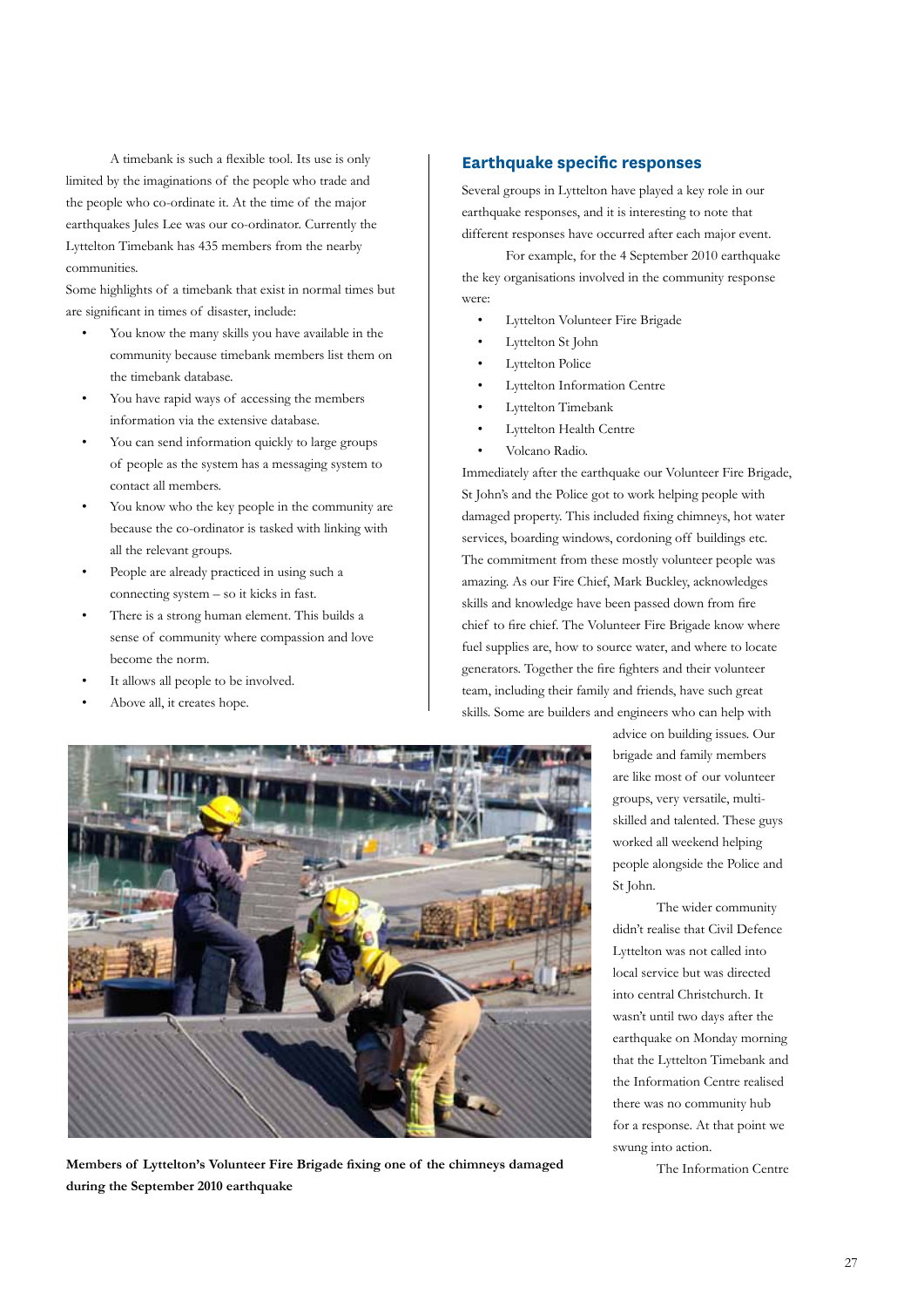

### **Army truck coming up Canterbury Street**

was perfect as a drop in point and both organisations gained significantly from all the new people that came in volunteering their services or those that needed help. The Health Centre used timebankers to phone the elderly to ensure they were okay. The Volunteer Fire Brigade requested help taking down simple chimneys and other smaller jobs. The Timebank and the Information Centre became the central point for all these activities to be facilitated, plus becoming the perfect drop in point for locals who needed a place to be.

In September, some of the lessons we learned were:

- Do not assume someone else is going to step in when an emergency happens. Community groups, except for emergency services, did not respond immediately. We thought civil defence would have everything under control and that the City Council's Ready Net, a new information management system that stores and shares emergency information, would kick in letting us know what to do. This did not happen.
- You need multiple community emergency hubs because you never know what buildings are going to be available. The Information Centre became the de-facto hub of the community response. Council owned buildings remained closed. The local civil defence sector post was not opened as those

volunteers were sent to central Christchurch.

- In earthquakes all communities have civil defence needs. The local civil defence team was needed, and the community needed access to the civil defence hub.
- We needed more robust information networks. The Timebank had the most comprehensive list so it also became the principal information source. At this stage Lyttelton Main School didn't have email contact lists. The Information Centre had contact lists but mainly for its wider tourism community. Information supply was quite disjointed. We were lucky that we also had our volunteer operated radio station, Volcano Radio, to add another level of back up and they were able to broadcast updates to the general harbour community as well.
- All community groups needed to network even more.

In the 22 February 2011 earthquake, the key groups to the earthquake response were:

- Lyttelton Volunteer Fire Brigade
- Lyttelton St John
- Lyttelton Police
- Lyttelton Civil Defence
- Local employees of Christchurch City Council who took on a civil defence role
- Lyttelton Timebank
- Lyttelton Health Centre
- Lyttelton Community House
- Volcano Radio
- plus, outside groups, the New Zealand Navy and Army.

Initially, the formal response to this earthquake came from our civil defence team, the Army, Navy, Police, St John and the Lyttelton Volunteer Fire Brigade. The Lyttelton Timebank was working alongside these guys in an unofficial capacity. As in the September earthquake, these agencies took the lead role in making the town safe and ensuring we had water, food and shelter.

Three days into the emergency the usefulness of the Timebank was recognised by the wider team, and the Timebank was invited to be part of the daily emergency briefing system.

Whilst civil defence and the other organisations have specific roles, there are lots of community related jobs that need to be done to make the overall response to the emergency run better. Some of this work was done by the Timebank, Volcano Radio and Lyttelton Community House.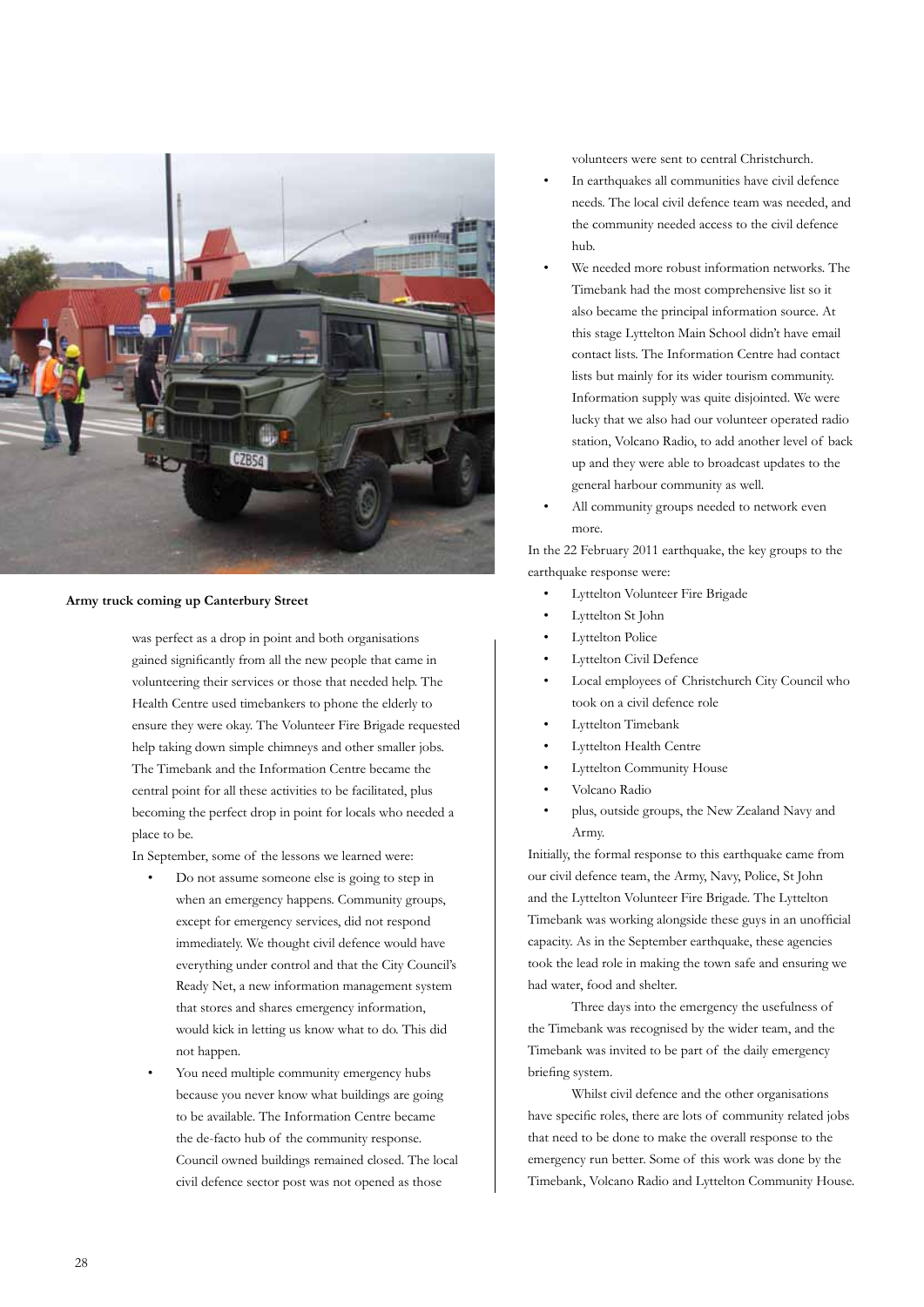

#### **Julie Lee hard at it as team leader at the first point of contact at the Lyttelton Recreation Centre**

Our Timebank coordinator would later refer to this as 'a hole' or 'a gap' in the emergency process.

Key things that the Timebank was able to facilitate while working in partnership with the other agencies were:

- Finding local accommodation for people. They were able to do this by putting messages on the Timebank network, and helping civil defence by registering people who came into the Civil Defence Centre offering accommodation.
- Directing tradespeople to homes that needed emergency repairs. Residents just popped down to the emergency centre or phoned and left the details of what help they needed. This saved stressed residents having to try and find tradespeople and relived the work load on the Volunteer Fire Brigade. For example, in my home they directed the Navy to board up a window, and organised a tradesman to fix the hot water cylinders for all houses within the body corporate complex that I live in. Timebank worked closely with the Volunteer Fire Brigade and Fletcher's Hub (hubs were set up around the city as places residents could visit to discuss repairs

and rebuilding) during this period. These were an excellent source of communication. Safety was paramount and some repairs (e.g. chimneys) required the go ahead by the Volunteer Fire Brigade.

- They could source people immediately for various tasks. Kathy Bessant got her team at Community House together to ensure the elderly were being looked after and in particular, fed
- They got the information desk up and running.
- Timebank coordinator Julie Lee (Jules) produced information broadcasts on the Timebank email network, sometimes four days a day. Plus she updated the information white board on the footpath for those that didn't have power or computers. The information that was shared came from the emergency meetings she attended, so was very reliable and up to date. I don't know who would have done this if the Timebank hadn't picked up this task.
- Jules also helped civil defence volunteers source extra helpers for people who were trying to evacuate. There was a lot of furniture and belongings to move.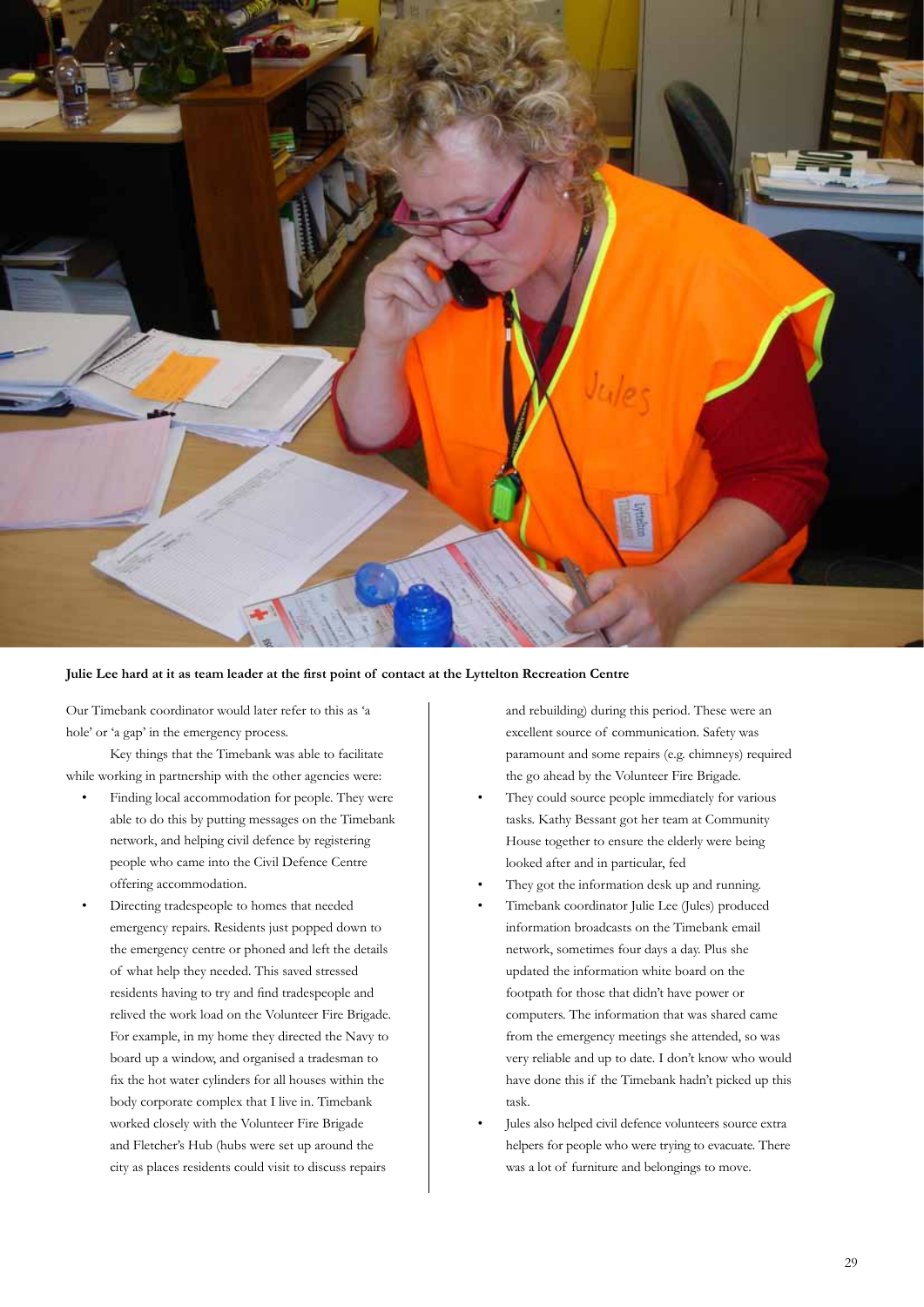- Whilst civil defence got the water tankers, Jules and her team organised a roster for the water tankers, plus ensured the volunteers had shade and food.
- The Timebank helped put a local face on the emergency effort. Many outsiders have no idea who the right contacts are.
- They helped co-ordinate donated supplies.
- Helped co-ordinate the myriad of volunteers who registered at the recreation centre.
- Helped facilitate food for volunteers. Initially this was coordinated by the Navy, and then local people started baking and sustaining the volunteers. This was particularly appreciated by the Police and Volunteer Fire Brigade.
- Some of the Timebank responses were totally unorganised. People really want to contribute as life goes on in the midst of a crisis. A group of timebankers – not trading, just living the ethos of time banking made hand stitched heart brooches. Hundreds of these hearts have been made. Ministers of the Crown, sports celebrities, Lyttelton people and crumbled Lyttelton buildings all wore the hearts visibly. This was our community's outward sign of love and support to one another.

In a nutshell, our Timebank coordinator was able to easily identify the 'gaps' and 'holes' as they arose, and was quickly able to fill these. She was able to do this because of her extensive grassroots work with the community. The Timebank knew the community.

It should be noted that during this period the Timebank was working with members and non-members. Most of the trades during this period were not recorded. Our Timebank Coordinator had a natural flair for organising in a crisis, and her work with the Timebank gave her the unique opportunity to play a significant role in the emergency response.

Another group that had a significant impact on the community response was Community House. This team of people have generally supported the elderly and disadvantaged, and they run the local youth centre. Key things Community House was able to facilitate:

• Our elderly and vulnerable people were able to be cared for. As a result of the September earthquake, the Health Centre and a local club for elderly, called the Hibiscus Club, were able to identify all at risk elderly quickly and began cooking evening meals five days a week for 42 people. This service continues to this day, however, only 25 people are looked

after now. This programme ensured our vulnerable residents had good food and a visitor every day. This meant no elderly were forgotten. We truly have a community that cares for everyone.

- The volunteer cooking team were hospitality staff who had been displaced from local restaurants. They chose to use their skill to help our older people.
- Local teachers were looking for a place for youth to get some sort of structure. Community House is also a youth centre. Community House became available to qualified and non-qualified teachers who had skills that teenagers might be interested in. For a week Portside High operated from Community House. Feedback from students was great. For example, some students got song writing lessons from local musicians. This had a profound effect on some young people.

#### Volcano Radio

- Once again this organisation was able to play a great support role informing the wider community of the situation.
- They were also able to organise an impromptu concert on the day the township was supposed to have its Summer Street Party. This was so therapeutic on Saturday, 26 February 2011.
- Our Timebank coordinator would ring the radio station and they would air out urgent requests immediately. Our Timebank coordinator described a local community radio station as a fantastic source of communication.

#### **Lessons learned:**

- Authorities have to trust local initiatives. We can really compliment the emergency and recovery effort.
- Authorities should respect community groups more. They can unlock a community for them. No one knows a community better than the people that work and play within it. Talk with them first. Find out what is going on prior to deciding what they think is best. There was a lot of doubling up because authorities decided not to communicate.
- Often the volunteers are more skilled than the experts. The Volunteer Fire Brigade highlighted this. Many of their volunteers were multi-skilled and so they could perform multiple functions, not just fire related.
- Volunteers have a vested interest in their special place. They will go that extra mile. It's not just a job.